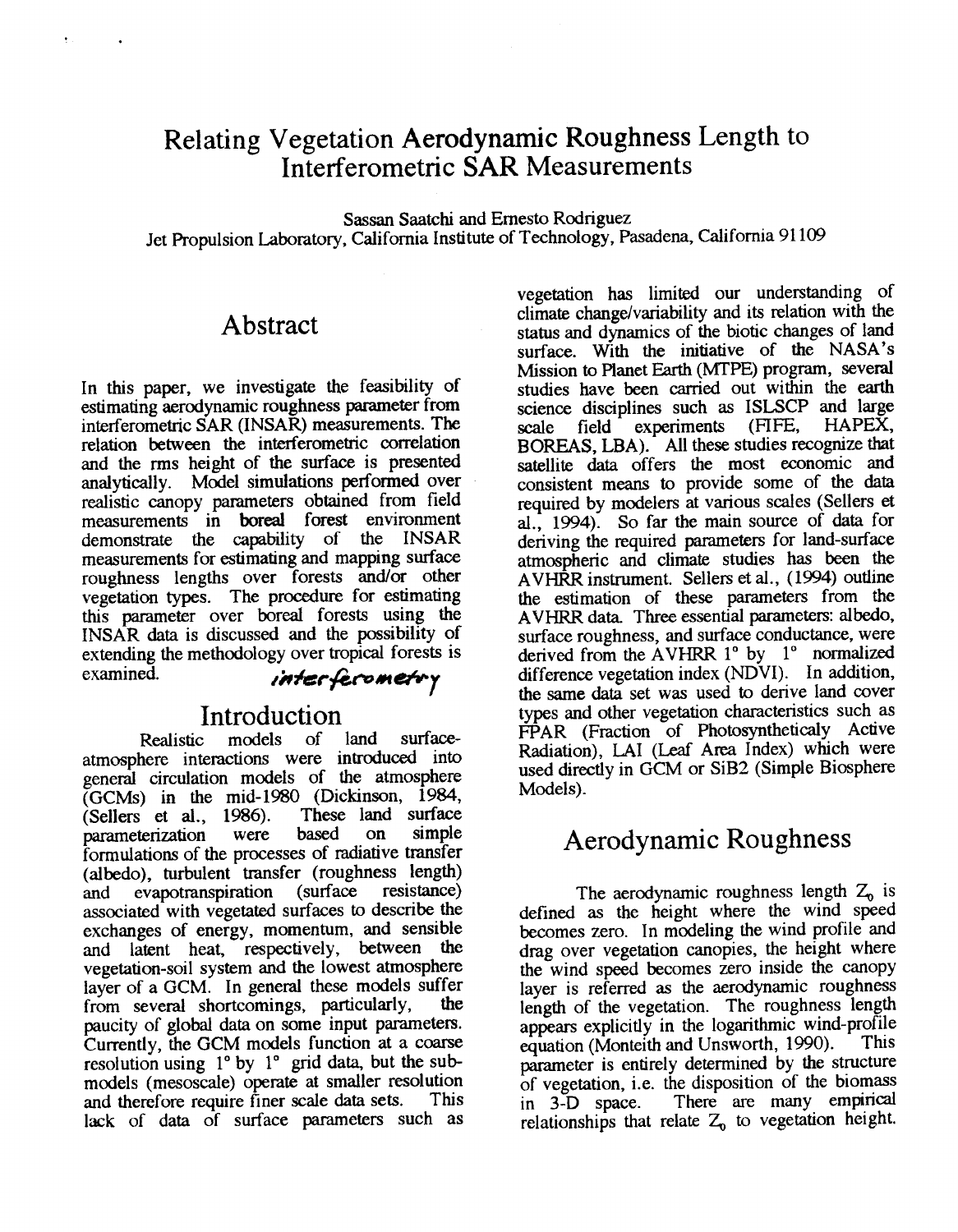But, the relationship should also include the density or the spacing of vcgetation elements. The relationship, therefore, appears to be nonlinear (logarithmic) such that for a vegetated surface at a given height, the  $Z<sub>n</sub>$  increases as the density increases, till it reaches a maximum and then decreases gradually (similar arguments are applied for non-vegetated surfaces). **This** phenomena is not difficult to interpret. When the density of sparsely-placed surface elements (e. g. vegetation components) increases, the drag increases and therefore, also  $Z_0$ ; but when the placement of elements becomes extremely dense, the flow of wind may actually skim over the **top**  of the canopy without entering the space below. Given the logarithmic relationship,  $Z_0$  can be obtained by measuring the wind speed at two or more heights. Once this roughness length is Once this roughness length is determined for a certain **surface, it** does not change with wind speed, stability or stress. However, it *can* change if the structure and density of surface roughness elements change (e.g. because of land cover change, deforestation, soil erosion, etc.).

Although aerodynamic roughness length is not **equal** to *the* absolute height of individual roughness elements on the ground, there is a relationship between them (Brutsaert, 1991). This relationship appears to be more direct with the physical roughness of the surface (height variations) than the absolute height. For most surfaces, the physical roughness follows the same behavior as the aerodynamic roughness with respect to the density of surface elements (Blumberg and Greeley, **1993).** 

Typically,  $Z_0$  is derived measurements of the wind velocity profile through the lower atmosphere boundary-layer. measurements require elaborate field equipment, includmg arrays of anemometers on masts, temperature probes, and recording equipment. Moreover,  $Z_n$  values for natural surfaces obtained in this way are limited to immediate sites where such measurements are made. Consequently, very little data on aerodynamic roughness have been obtained, despite the relevance for climate studies and analysis of land-surface atmospheric interactions.

# Methodology

To remove the uncertainties of the aerodynamic roughness parameter in boundary-

layer models, we propose a methodology to use the interferometric **SAR** data to accurately measure the physical roughness or height variation of the surface. By using a simple one-to-one relationship between physical roughness and the aerodynamic roughness, this parameter *can* be mapped accurately over various land cover types.

The interferometric correlation (i.e., the correlation coefficient between the two coefficient between the two interferometric channels-a byproduct of the standard interferometric processing) contains useful information regarding vegetation canopies. Departures from perfect correlation are due to differences in the radar signal between the two interferometric channels. These differences *can*  be due to different hermal noise in the two channels; or more importantly, the slightly different viewing geometry for each channel causes additional deceleration in the two signals. Part of **this** additional decorelation is due to the angular spread of the radar resolution cell; i.e., the well known van Cattiest Zernike theorem [Goodman, 19851. It **has** been shown theoretically [Rodriguez and Martin, 1992], [Treuhaft et al., 1997], [Rodriguez et al., 1995] that an additional amount of decorelation *can* be related to the amount of volumetric scattering wihn the radar resolution cell. This volumetric scattering *can* be due to either penetration into the canopy, or to the fact hat he canopy itself presents a rough interface, giving rise to dispersion in the phase [Rodriguez and Martin, **19921.** It is this effect that we propose to use to estimate the aerodynamic roughness. To demonstrate this, we **used** a physically based

model for forest canopies for interferometric **SAR**  measurements and developed a relationship between the dispersion relationship introduced by Rodriguez and Martin and vegetation parameters (Saatchi and McDonald, 1997). The model was then used to simulate several forest types such as conifers and deciduous stands in boreal forests and examined the sensitivity of**SAR** correlation as a function of canopy parameters. Based on these results a simple algorithm has been developed to estimate he vegetation height variation and roughness parameter.

#### Discussion

**As a** validation of ths height variance estimation, we have used the data from two